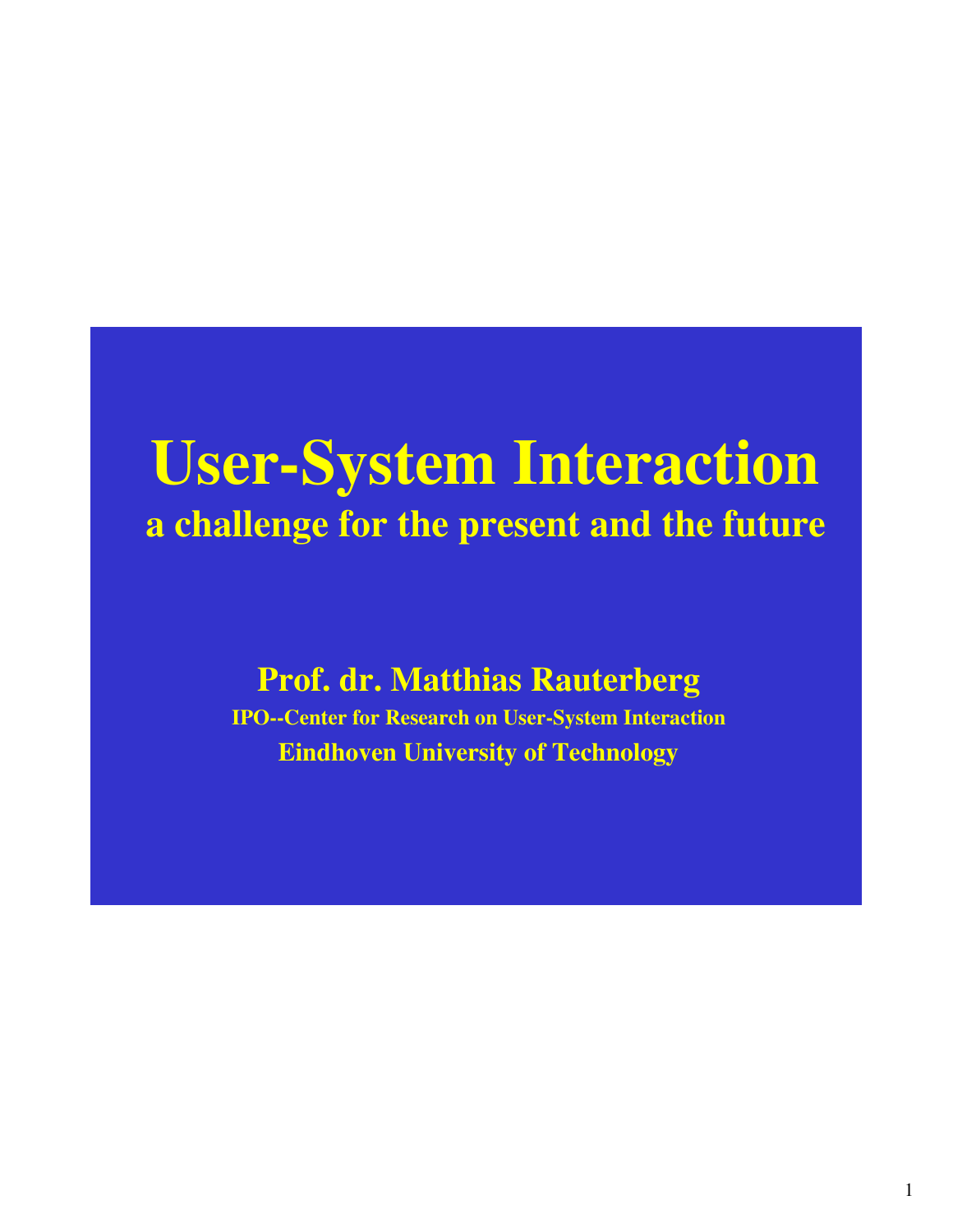#### **Overview**

- **Why is User-System Interaction important?**
- **What is User-System Interaction (USI)?**
- **What are the major challenges for USI?**
- **How to achieve the challenges in USI?**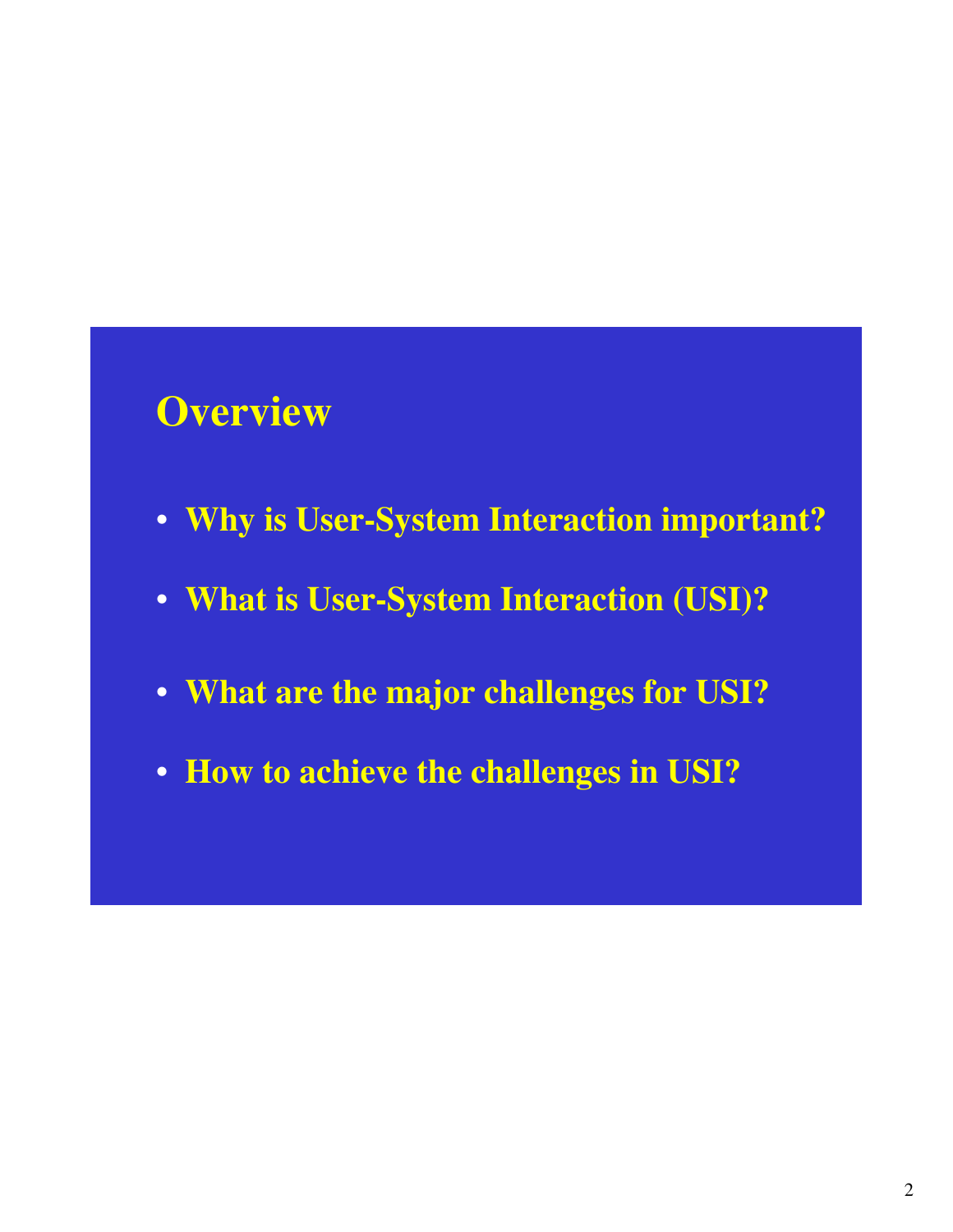#### **Economical sectors in The Netherlands**

| [in bln HFL]                                  | <b>Europe</b> | <b>The</b><br><b>Netherlands</b> | <b>Percentage of</b><br><b>NL in EU</b> |
|-----------------------------------------------|---------------|----------------------------------|-----------------------------------------|
| <b>Office machines and computers</b>          | 131           | 19,7                             | 15%                                     |
| <b>Electro-technical products</b>             | 622           | 34,0                             | 5%                                      |
| <b>Transportation</b>                         | 834           | 23,2                             | 3%                                      |
| <b>Machine building industry</b>              | 506           | 16,6                             | 3%                                      |
| <b>Fine mechanical &amp; optical products</b> | 64            | 1,8                              | 3%                                      |
| <b>Total</b>                                  | 2.157         | 95,3                             | 4.4%                                    |

**[source: Rapportage Voorstudie IOP-MMI, Berenschot report, 1997, p.16]**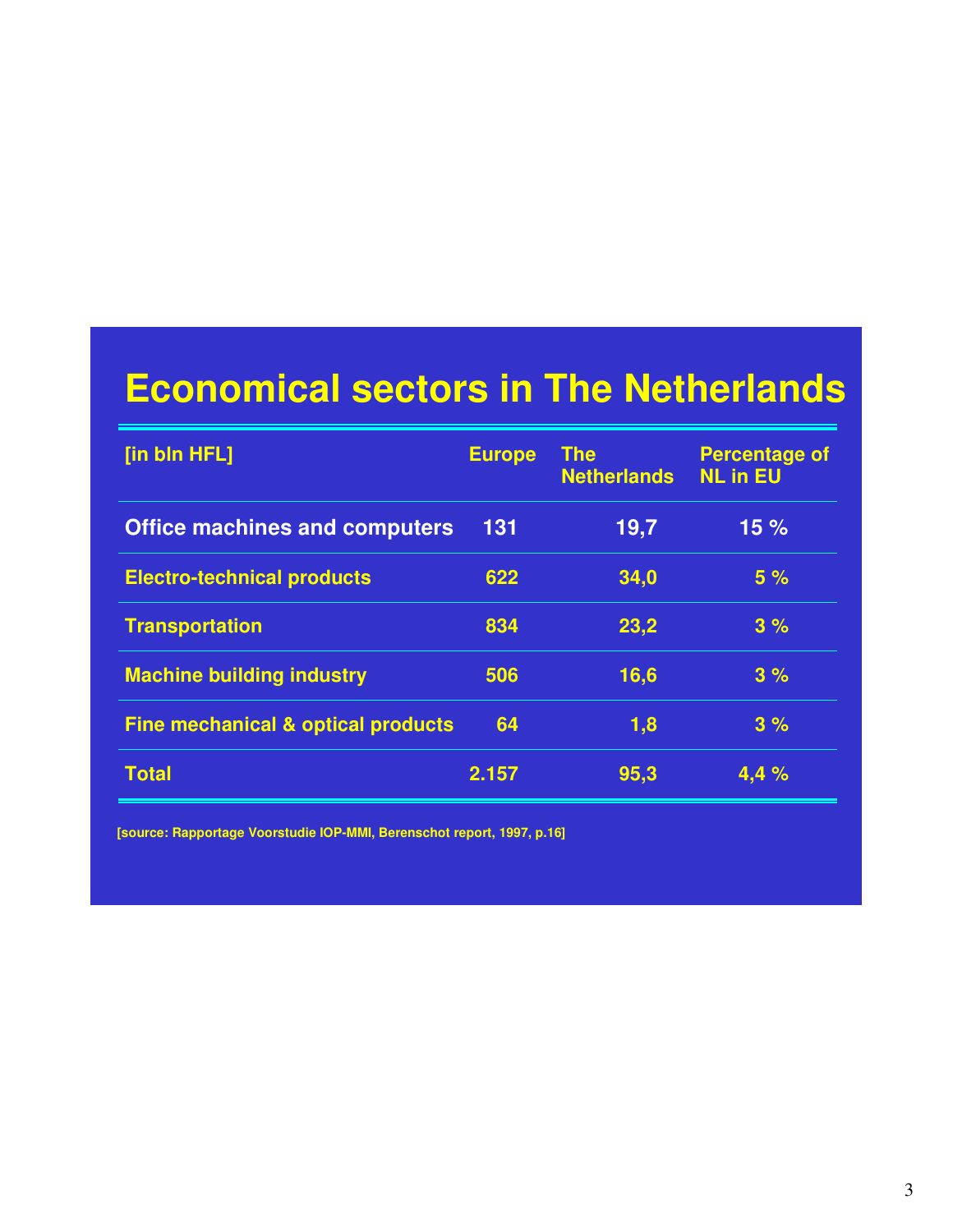## **Video Clip**

• **Users difficulties interacting with modern technology**

– **Prime minister Kok handling a mouse**

– **(ca. 3 min)**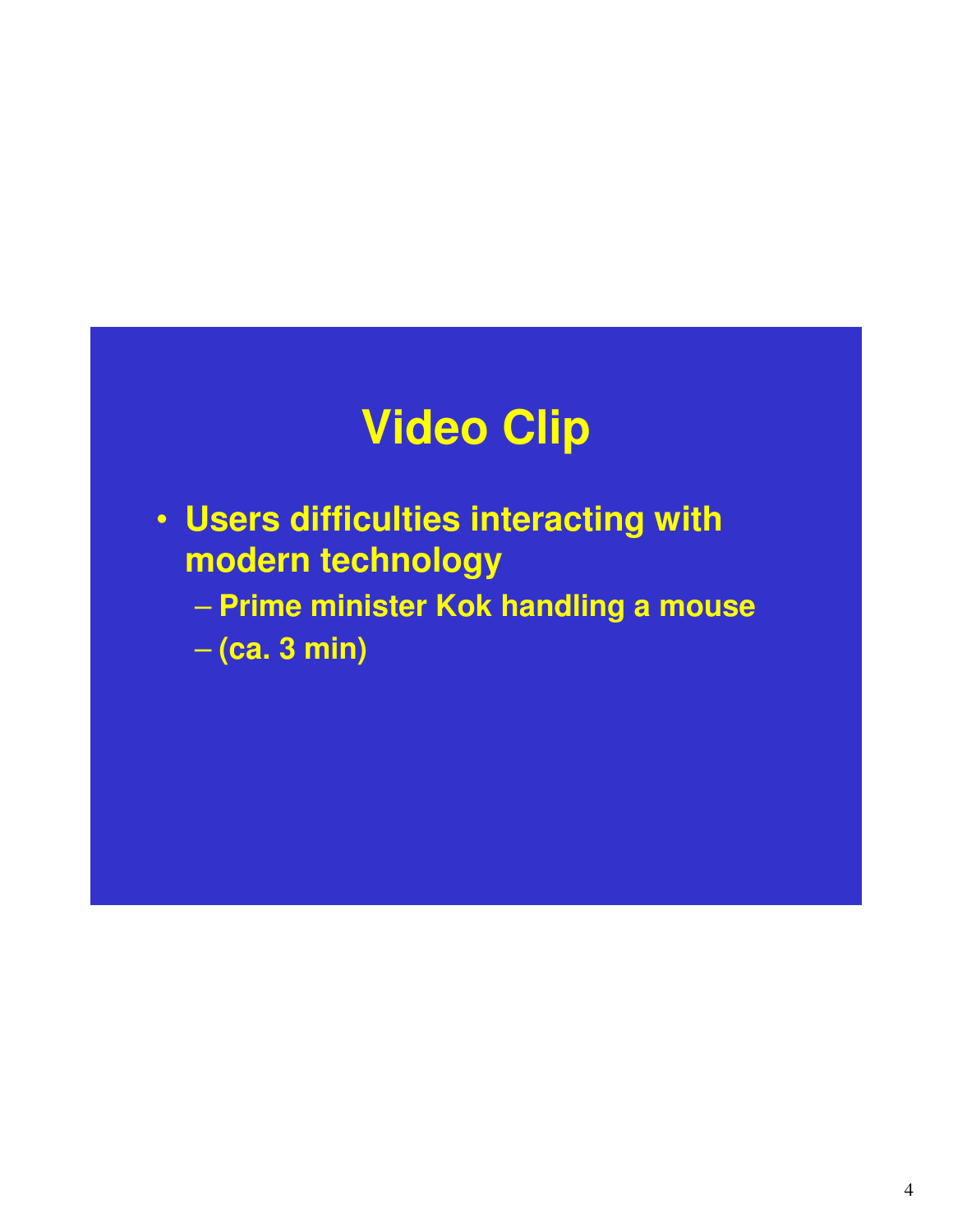#### **Why is User-System Interaction important?**



- **A good user-interface is crucial for customer acceptance.**
	- **A good user-interface is crucial for safety and reliable operations.**
	- **A good user-interface is crucial for the effective and efficient use.**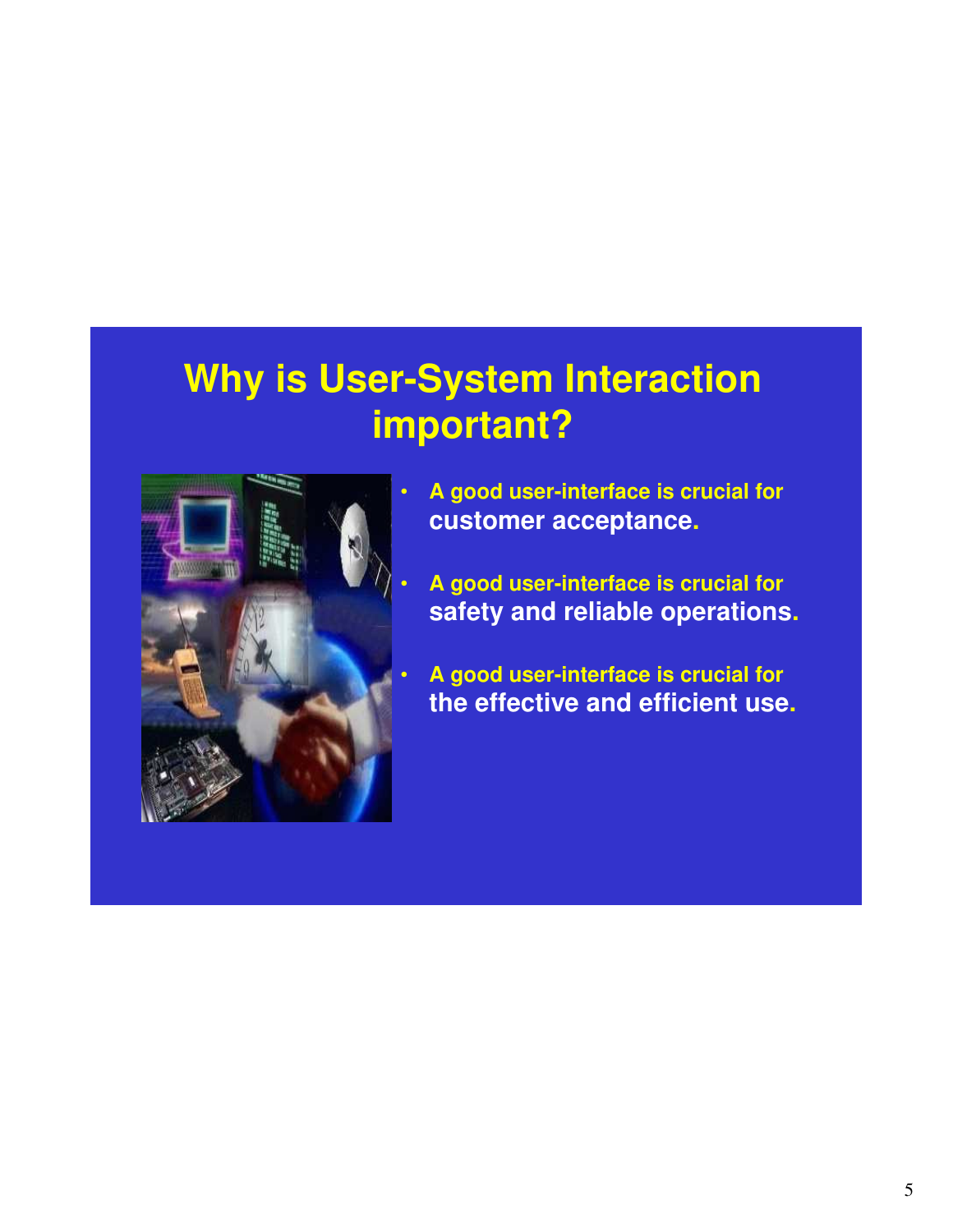#### **What are possible working domains?**



**Teaching and learning environments based on the notebook project**

- **Communication / Cooperation**
- **Financial Sector and E-commerce**
- **Home Consumer Products**
- **Knowledge Management**
- **Medical Sector and Health Care**
- **Product / Process Industry**
- **Professional Office Work**
- **Smart-Home Environment**
- **Transportation and Logistic**



**The info-table and info-wall for access to the digital world (e.g., library)**

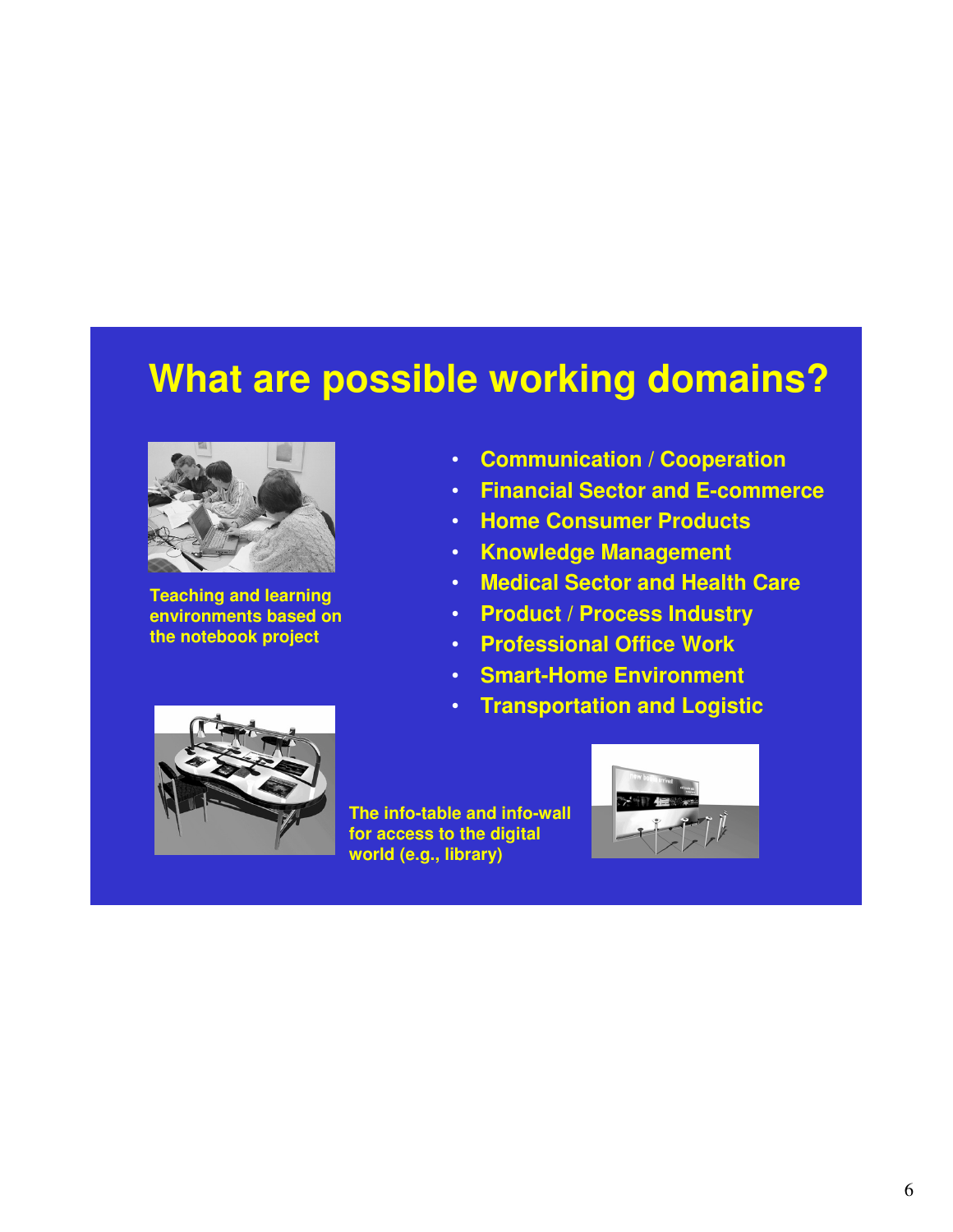### **What is User-System Interaction?**

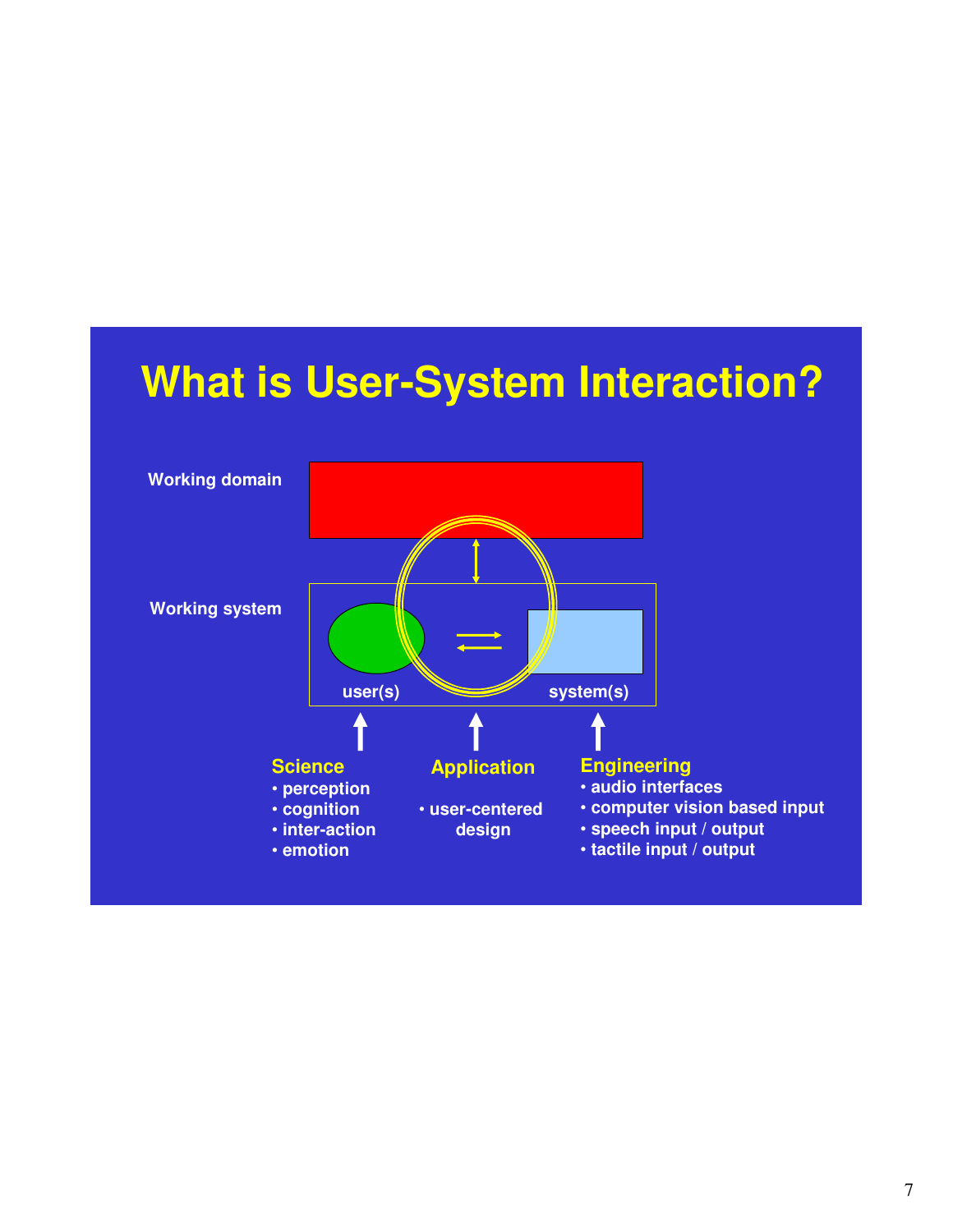### **What is the research approach?**

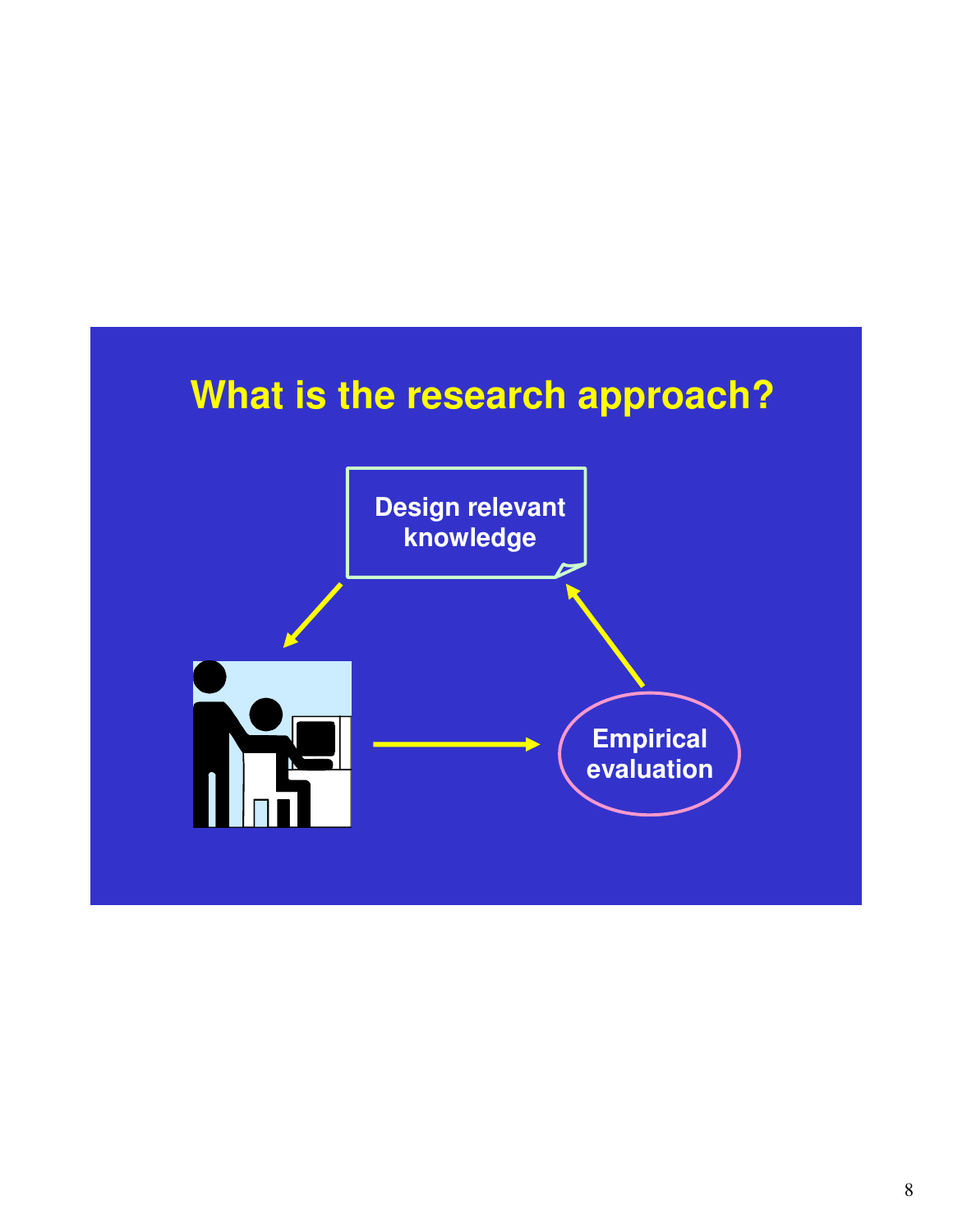#### **Challenges in User-System Interaction**

#### **Ubiquitous computing and Mobile communication**





**Ambient rooms and Co-operative buildings**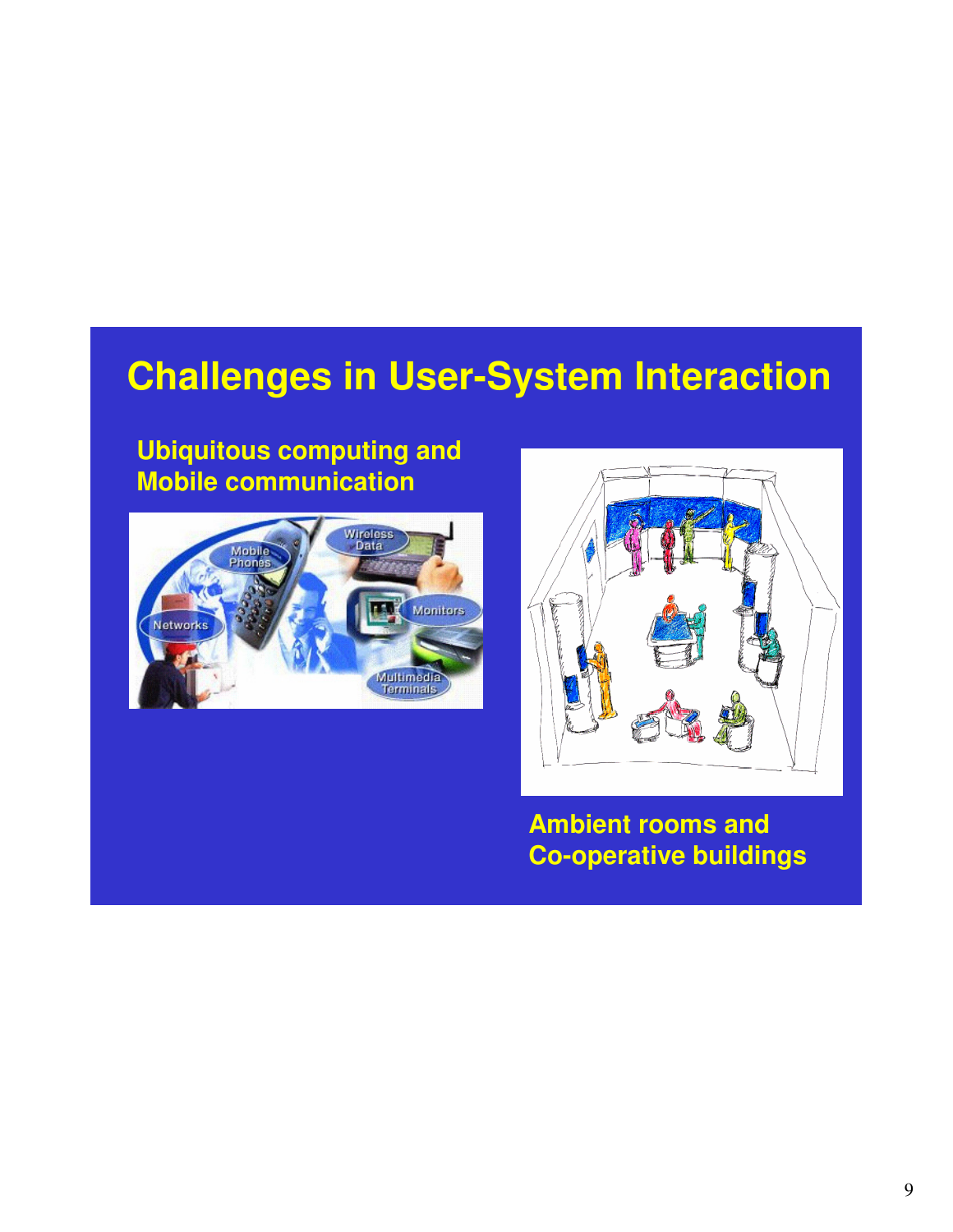## **Video Clip**

• **The BUILD-IT system** – **joint project between ETH and Soudronic** – **(ca. 4 min)**